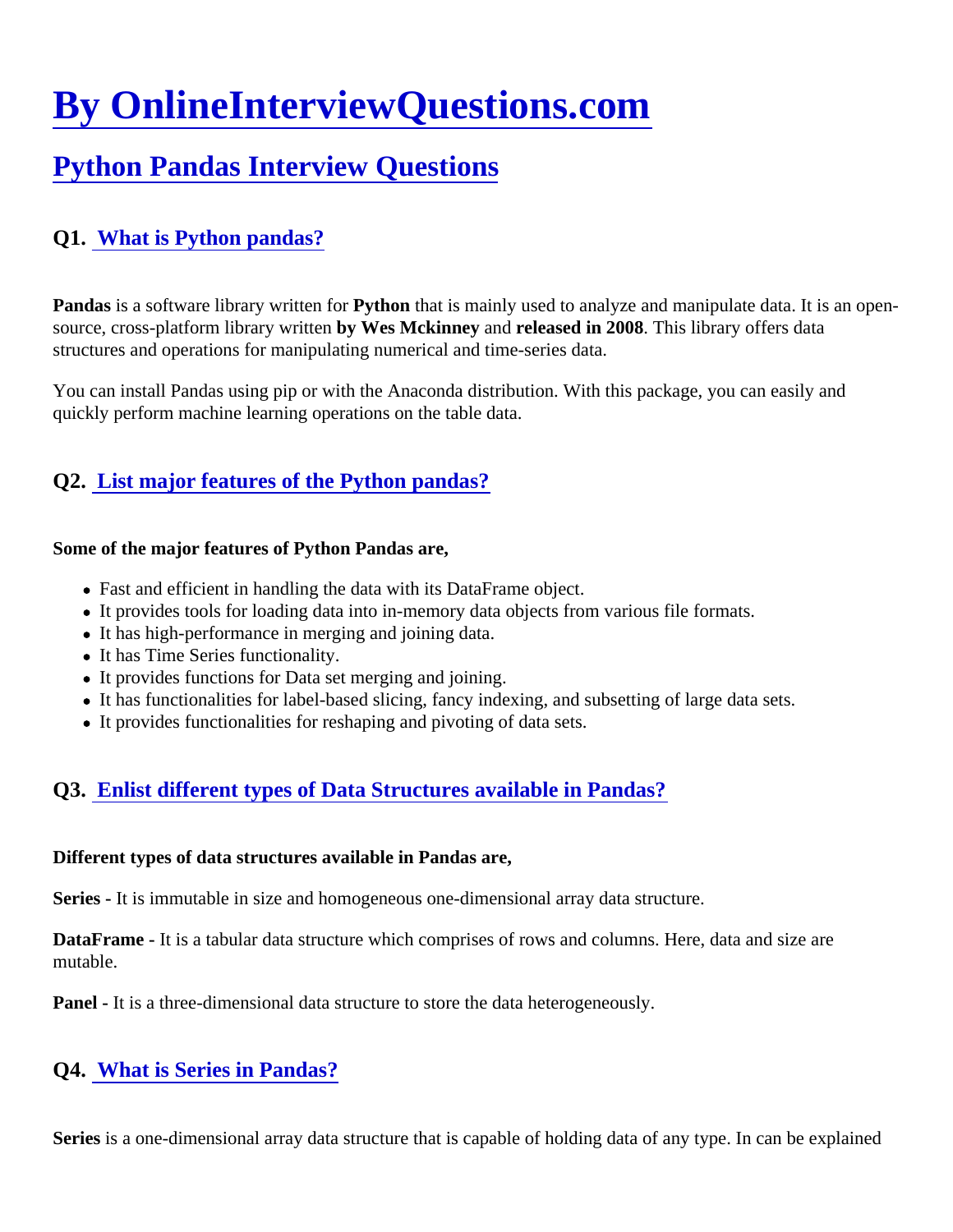as the column in an excel sheet that has a series of data of one type. It is the simplest of data structure in Pai where the axis labels of the data are called the index.

#### Q5. [What is use of Reindexing in pandas](https://www.onlineinterviewquestions.com/what-is-use-of-reindexing-in-pandas/)?

Reindexing is done to change the row and column labels of the DataFrame. It conforms to the data to match a given set of labels along a particular axis. It is also done to insert the missing value marker in the label locatic where no data exists.

#### Q6. [What is DataFrame in Pandas?](https://www.onlineinterviewquestions.com/what-is-dataframe-in-pandas/)

DataFrame is a data structure in Pandas to store data as two-dimensional size-mutable and heterogeneous tabular data with labeled rows and columns. It is aligned as a tabular form in rows and columns. With this structure, you can perform an arithmetic operation on rows and columns. Here, each column of data will have the same data type.

#### Q7. [What is pylab?](https://www.onlineinterviewquestions.com/what-is-pylab/)

Pylab is a module in the Matplotlib library that acts as a procedural interface to the Matplotlib. Matplotlib is an object-oriented plotting library. It combines the Matplotlib with the NumPy module for graphical plotting. This is not a separate module but is embedded inside Matplotlib to provide matplotlib like experience for the user.

#### Q8. [What is use of GroupBy objects in Pandas](https://www.onlineinterviewquestions.com/what-is-use-of-groupby-objects-in-pandas/)?

GroupBy is used to split the data into groups. It groups the data based on some criteria. Grouping also provides a mapping of labels to the group names. It has a lot of variations that can be defined with the parameters and makes the task of splitting the data quick and easy.

#### Q9. [What is Pandas NumPy?](https://www.onlineinterviewquestions.com/what-is-pandas-numpy/)

Pandas Numpy is an open-source library developed for Python that is used to work with a large number of datasets. It contains a powerful N-dimensional array object and sophisticated mathematical functions for scientific computing with Python.

Some of the popular functionalities present with Numpy are Fourier transforms, linear algebra, and random number capabilities. It also has tools for integrating with C/C++ and Fortran code.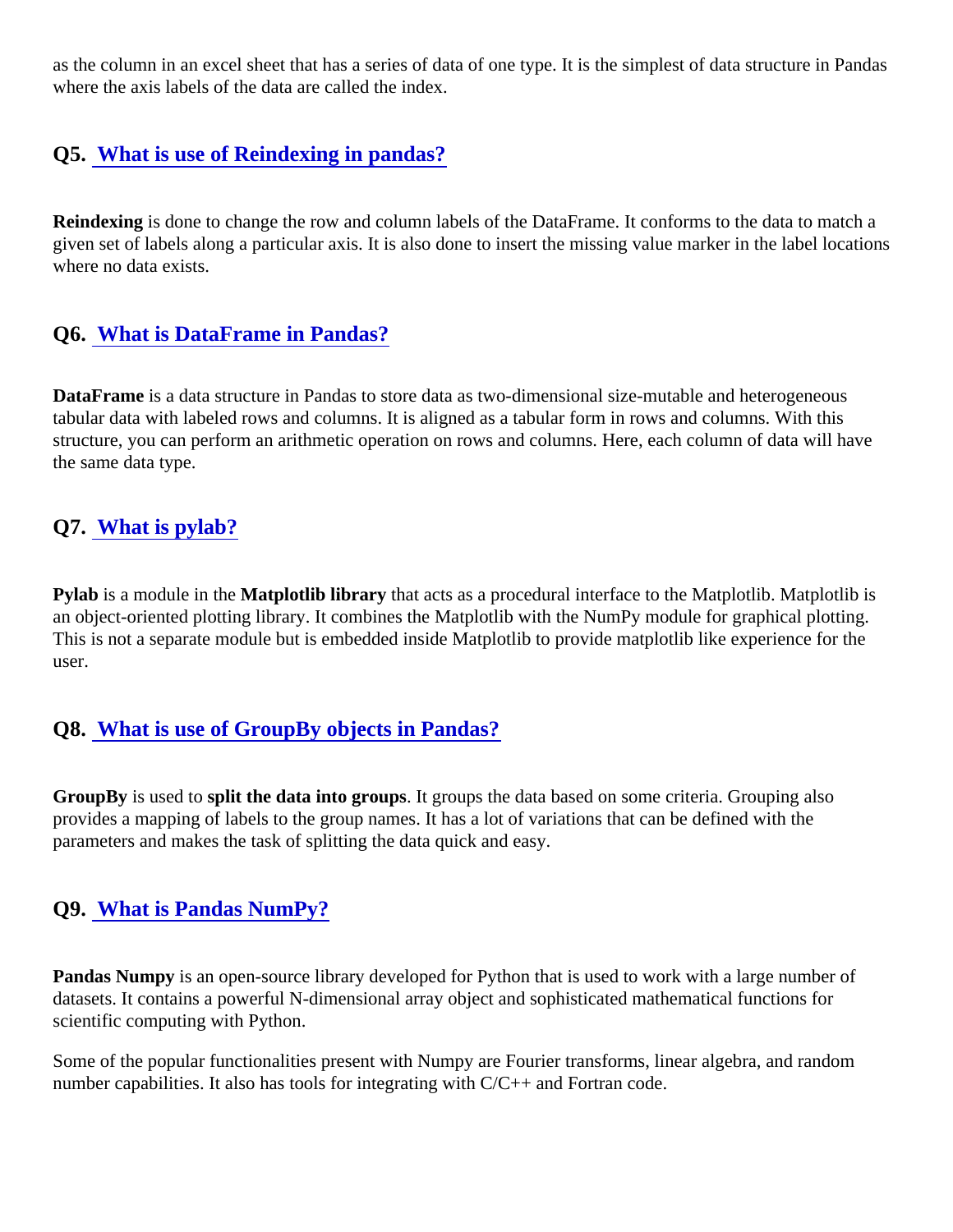#### Q10. [What is Matplotlib?](https://www.onlineinterviewquestions.com/what-is-matplotlib/)

Matplotlib is the most popular data visualization library that is used to plot the data. This comprehensive library is used for creating a static, animated, and interactive visualization with the Deteclibped by John D. Hunter, this open-source library was first leased in 2003Matplotlib also provides various toolkits that extend the functionalities of it. Such toolkits are Basemap Cartopy, Excel tool, GTK tools, and more.

#### Q11. [What is dataframe.iterrows in Pandas?](https://www.onlineinterviewquestions.com/what-is-dataframe-iterrows-in-pandas/)

#### Q12. [What is Vectorization in Python pandas?](https://www.onlineinterviewquestions.com/what-is-vectorization-in-python-pandas/)

Vectorization is the process of running operations on the entire array. This is done to reduce the amount of iteration performed by the functions. Pandas have a number of vectorized functions like aggregations, and str functions that are optimized to operate specifically on series and DataFrames. So it is preferred to use the vectorized pandas functions to execute the operations quickly.

## Q13. [List some alternatives of Python Pandas](https://www.onlineinterviewquestions.com/list-some-alternatives-of-python-pandas/)?

Some of the alternatives to the Python Pandas are

- the NumPy,
- R language,
- Anaconda,
- $\bullet$  SciPy,
- PySpark,
- Dask,
- Pentaho Data, and Panda.

#### Q14. [How to convert a DataFrame to an array in Pandas](https://www.onlineinterviewquestions.com/how-to-convert-a-dataframe-to-an-array-in-pandas/)?

The function to\_numpy() is used to convert the DataFrameto a NumPy array.

//syntax DataFrame.to\_numpy(self, dtype=None, copy=False)

The dtype parameter defines the data type to pass to the array and the copy ensures the returned value is not view on another array.

Q15. [List some statistical functions in Python Pandas](https://www.onlineinterviewquestions.com/list-some-statistical-functions-in-python-pandas/)?